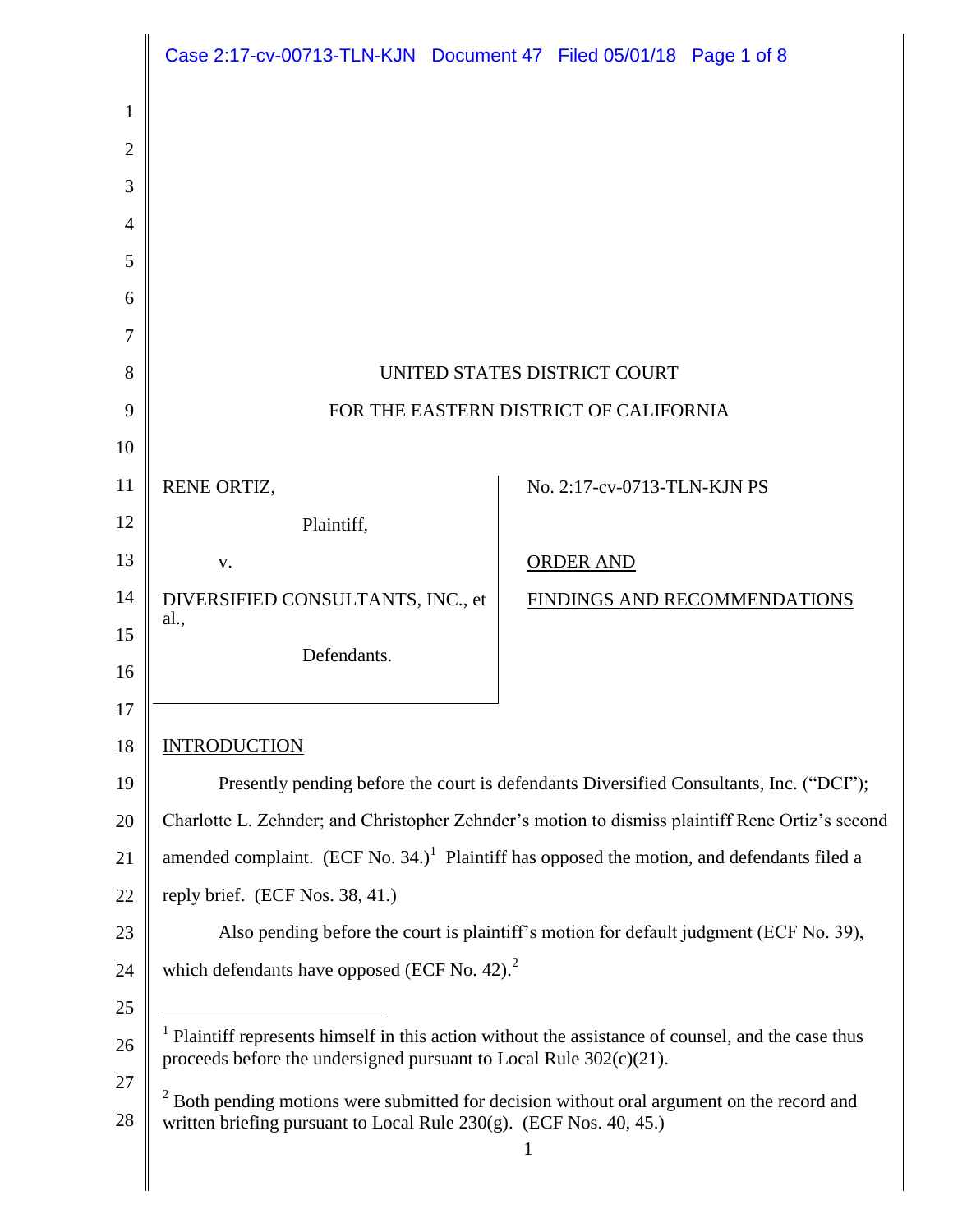#### 1 2 3 4 5 6 7 8 9 10 11 12 13 14 15 16 17 18 19 20 21 22 23 24 25 26 27 28 2 For the reasons discussed below, the court RECOMMENDS that defendants' motion to dismiss be GRANTED without further leave to amend and that plaintiff's motion for default judgment be DENIED. **BACKGROUND** The background factual allegations, whether disputed or undisputed, are taken from plaintiff's operative second amended complaint, unless otherwise noted. (See Second Amended Complaint, ECF No. 33 ["SAC"].) Plaintiff alleges that around January 2016, DCI began to report a \$68.00 debt on plaintiff's credit report. (SAC  $\P$  2, Exs. A, G.) After plaintiff disputed the debt with DCI, DCI sent plaintiff a letter dated June 8, 2016, which stated, in part: Our offices are in receipt of your letter of dispute or request for verification pursuant to 15 U.S.C. § 1692g of the Fair Debt Collection Practices Act. Please be advised we have contacted our client, AT&T, who has confirmed the name and address listed on the account in addition to the amount owed. Enclosed is a summary of the charges on the account and any billing statements provided by our client that confirm the charges. If we can be of any further assistance please call us using the contact number at the bottom of this letter. Calls to or from this company may be monitored or recorded. This communication is made for the limited purpose of responding to your dispute and is not an attempt to collect a debt. (SAC ¶ 2, Ex. D.) The letter included a billing statement from AT&T for Rene Ortiz showing an amount owed of \$68.40. (SAC  $\P$  2, Ex. F.) However, plaintiff alleges that the account number in DCI's June 8, 2016 letter did not match the account number on the AT&T billing statement. (SAC ¶ 2, Exs. D, F.) According to plaintiff, DCI removed the AT&T debt from plaintiff's credit report around September 2016, but then unlawfully re-reported that same disputed debt (\$68) around January 2017. (SAC  $\P$ , 2, 4, 6, Ex. G.) The January 2017 reporting included a notation that "Consumer disputes this account information." (Id.) Subsequently, on January 31, 2017, and March 7, 2017, plaintiff allegedly applied for a mortgage loan, but was denied due to the AT&T debt that appeared on his credit report. (SAC ¶ 6, Exs. Ka, Kb.) Based on the above allegations, and as discussed in greater detail below, plaintiff contends that DCI's credit reporting violated sections 1692g and 1692e(8) of the Fair Debt Collection Case 2:17-cv-00713-TLN-KJN Document 47 Filed 05/01/18 Page 2 of 8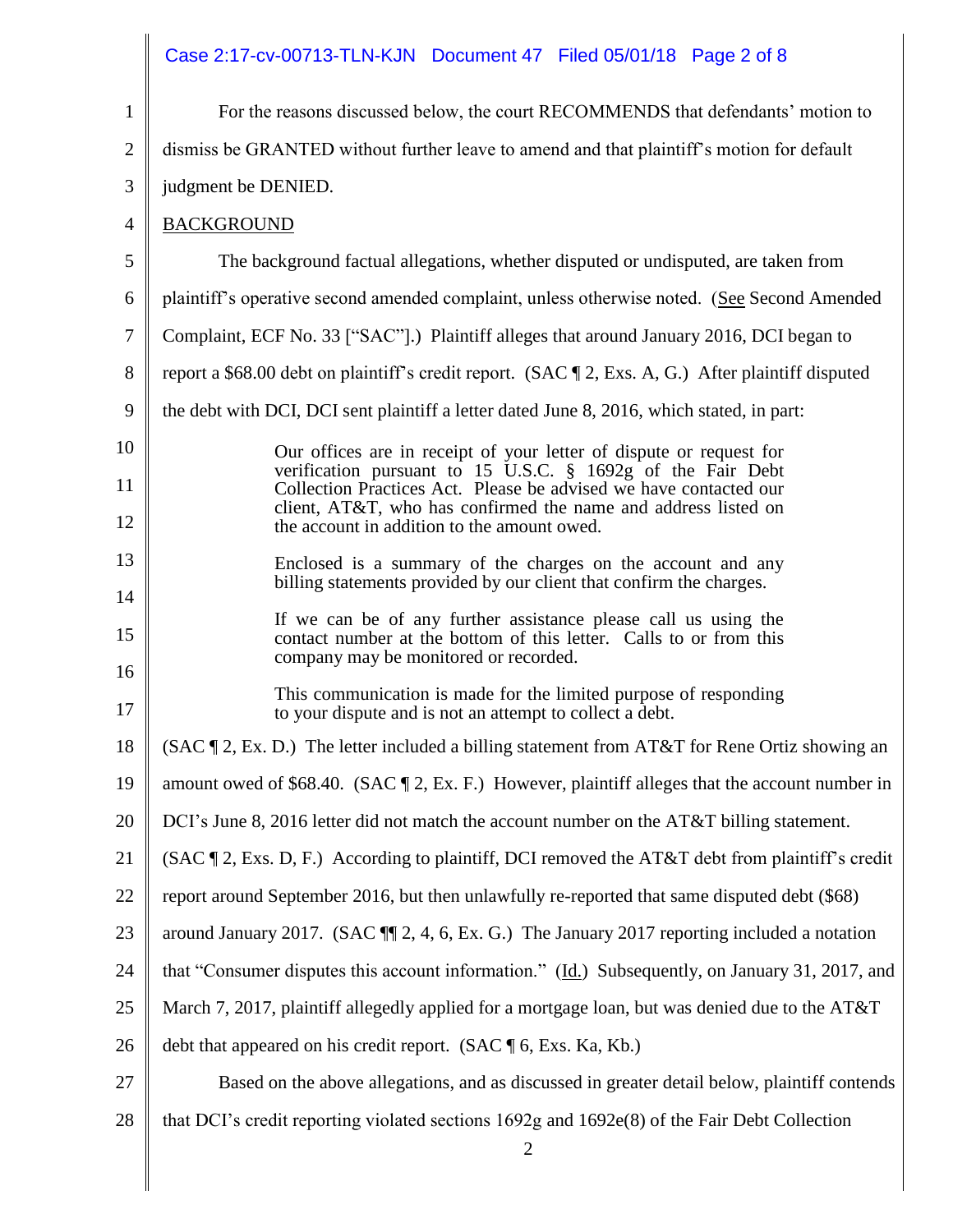#### Case 2:17-cv-00713-TLN-KJN Document 47 Filed 05/01/18 Page 3 of 8

1 2 Practices Act ("FDCPA"). (SAC  $\P$  3-4.) Plaintiff consequently seeks \$139,136.90 in damages. (SAC at 5.)

3 DISCUSSION

4

5

Motion to Dismiss

*Legal Standard*

6 7 8 9 10 11 12 13 14 15 16 A motion to dismiss brought pursuant to Federal Rule of Civil Procedure 12(b)(6) challenges the sufficiency of the pleadings set forth in the complaint. Vega v. JPMorgan Chase Bank, N.A., 654 F. Supp. 2d 1104, 1109 (E.D. Cal. 2009). Under the "notice pleading" standard of the Federal Rules of Civil Procedure, a plaintiff's complaint must provide, in part, a "short and plain statement" of plaintiff's claims showing entitlement to relief. Fed. R. Civ. P. 8(a)(2); see also Paulsen v. CNF, Inc., 559 F.3d 1061, 1071 (9th Cir. 2009). "To survive a motion to dismiss, a complaint must contain sufficient factual matter, accepted as true, to 'state a claim to relief that is plausible on its face.'" Ashcroft v. Iqbal, 556 U.S. 662, 678 (2009) (citing Bell Atl. Corp. v. Twombly, 550 U.S. 544, 570 (2007)). "A claim has facial plausibility when the plaintiff pleads factual content that allows the court to draw the reasonable inference that the defendant is liable for the misconduct alleged." Id.

17 18 19 20 21 22 23 24 25 26 27 28 In considering a motion to dismiss for failure to state a claim, the court accepts all of the facts alleged in the complaint as true and construes them in the light most favorable to the plaintiff. Corrie v. Caterpillar, Inc., 503 F.3d 974, 977 (9th Cir. 2007). The court is "not, however, required to accept as true conclusory allegations that are contradicted by documents referred to in the complaint, and [the court does] not necessarily assume the truth of legal conclusions merely because they are cast in the form of factual allegations." Paulsen, 559 F.3d at 1071. The court must construe a *pro se* pleading liberally to determine if it states a claim and, prior to dismissal, tell a plaintiff of deficiencies in her complaint and give plaintiff an opportunity to cure them if it appears at all possible that the plaintiff can correct the defect. See Lopez v. Smith, 203 F.3d 1122, 1130-31 (9th Cir. 2000) (en banc); accord Balistreri v. Pacifica Police Dep't, 901 F.2d 696, 699 (9th Cir. 1990) (stating that "pro se pleadings are liberally construed, particularly where civil rights claims are involved"); see also Hebbe v. Pliler, 627 F.3d 338, 342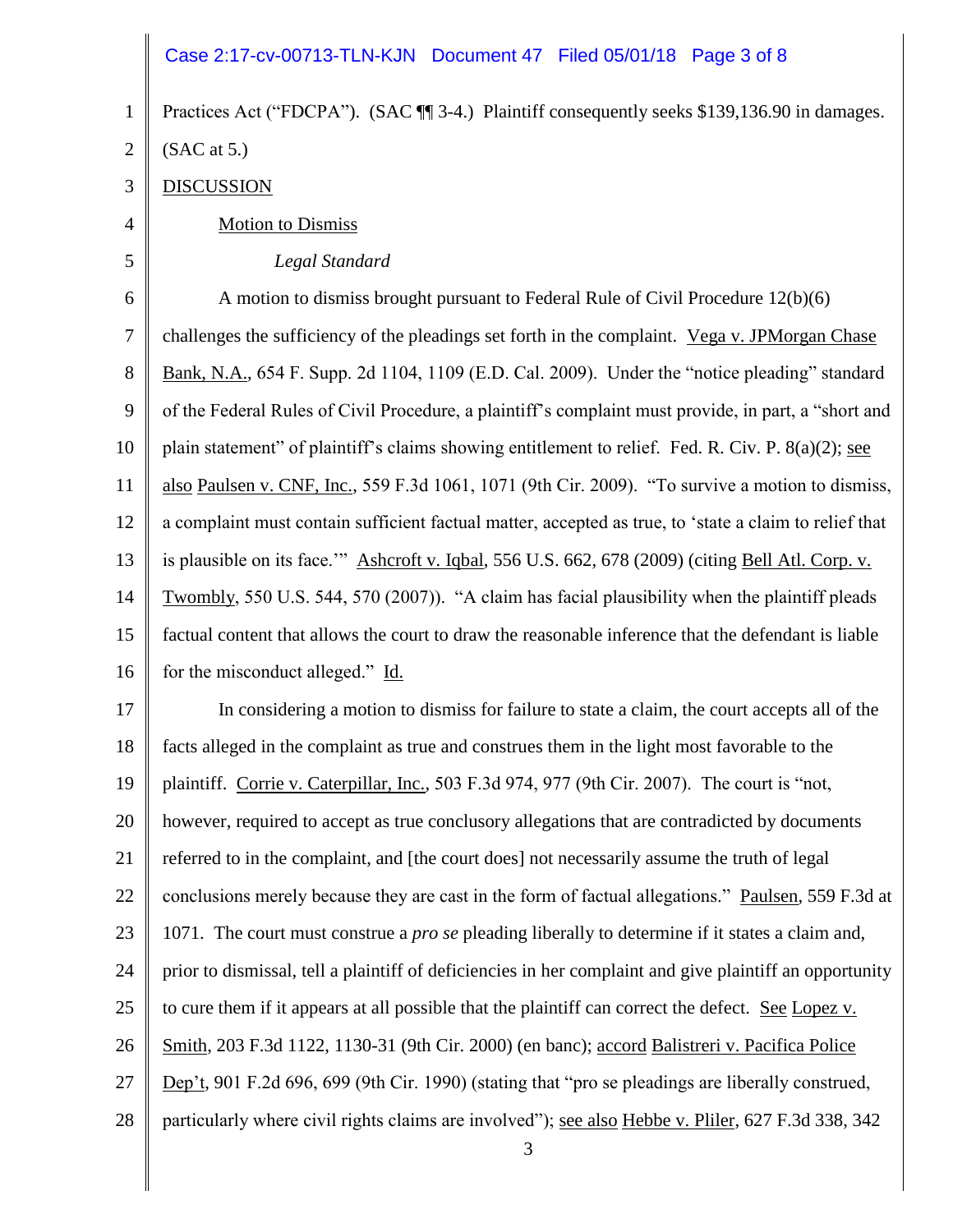## Case 2:17-cv-00713-TLN-KJN Document 47 Filed 05/01/18 Page 4 of 8

1 2 & n.7 (9th Cir. 2010) (stating that courts continue to construe *pro se* filings liberally even when evaluating them under the standard announced in Iqbal).

| 3              | In ruling on a motion to dismiss filed pursuant to Rule $12(b)(6)$ , the court "may generally                  |
|----------------|----------------------------------------------------------------------------------------------------------------|
| $\overline{4}$ | consider only allegations contained in the pleadings, exhibits attached to the complaint, and                  |
| 5              | matters properly subject to judicial notice." Outdoor Media Group, Inc. v. City of Beaumont, 506               |
| 6              | F.3d 895, 899 (9th Cir. 2007) (citation and quotation marks omitted). Although the court may not               |
| $\tau$         | consider a memorandum in opposition to a defendant's motion to dismiss to determine the                        |
| 8              | propriety of a Rule 12(b)(6) motion, see Schneider v. Cal. Dep't of Corrections, 151 F.3d 1194,                |
| 9              | 1197 n.1 (9th Cir. 1998), it may consider allegations raised in opposition papers in deciding                  |
| 10             | whether to grant leave to amend, see, e.g., Broam v. Bogan, 320 F.3d 1023, 1026 n.2 (9th Cir.                  |
| 11             | 2003).                                                                                                         |
| 12             | Claim under Section 1692g against DCI                                                                          |
| 13             | Plaintiff alleges that DCI failed to properly verify the alleged debt in violation of 15                       |
| 14             | U.S.C. § 1692g. That statute requires, <i>inter alia</i> , a debt collector to obtain verification of the debt |
| 15             | upon the request of the consumer, and to mail a copy of such verification to the consumer. See 15              |
| 16             | U.S.C. $\S$ 1692g(a)(4), (b).                                                                                  |
| 17             | According to plaintiff, DCI failed to properly verify the alleged debt, because although                       |
| 18             | DCI sent the June 8, 2016 letter attaching the AT&T billing statement in response to plaintiff's               |
| 19             | dispute, the account number in DCI's June 8, 2016 letter did not match the account number on the               |
| 20             | AT&T billing statement. (SAC $\P$ 2, Exs. D, F.) To be sure, the account number on the AT&T                    |
| 21             | billing statement (138933396) did not match the account number listed on DCI's June 8, 2016                    |
| 22             | letter (933138396), although it is far from clear whether the account number on the DCI letter                 |
| 23             | referred to the AT&T account number or DCI's own internal account number. As plaintiff also                    |
| 24             | points out, plaintiff's address listed on DCI's June 8, 2016 letter is also different from the address         |
| 25             | listed on the June/July 2015 AT&T billing statement, even though the significance of that                      |
| 26             | difference is unclear given the passage of time, potential relocation, etc. Regardless, plaintiff's            |
| 27             | argument ultimately fails because it attempts to hold DCI to a higher standard than that articulated           |
| 28             | in binding Ninth Circuit Court of Appeals case law.                                                            |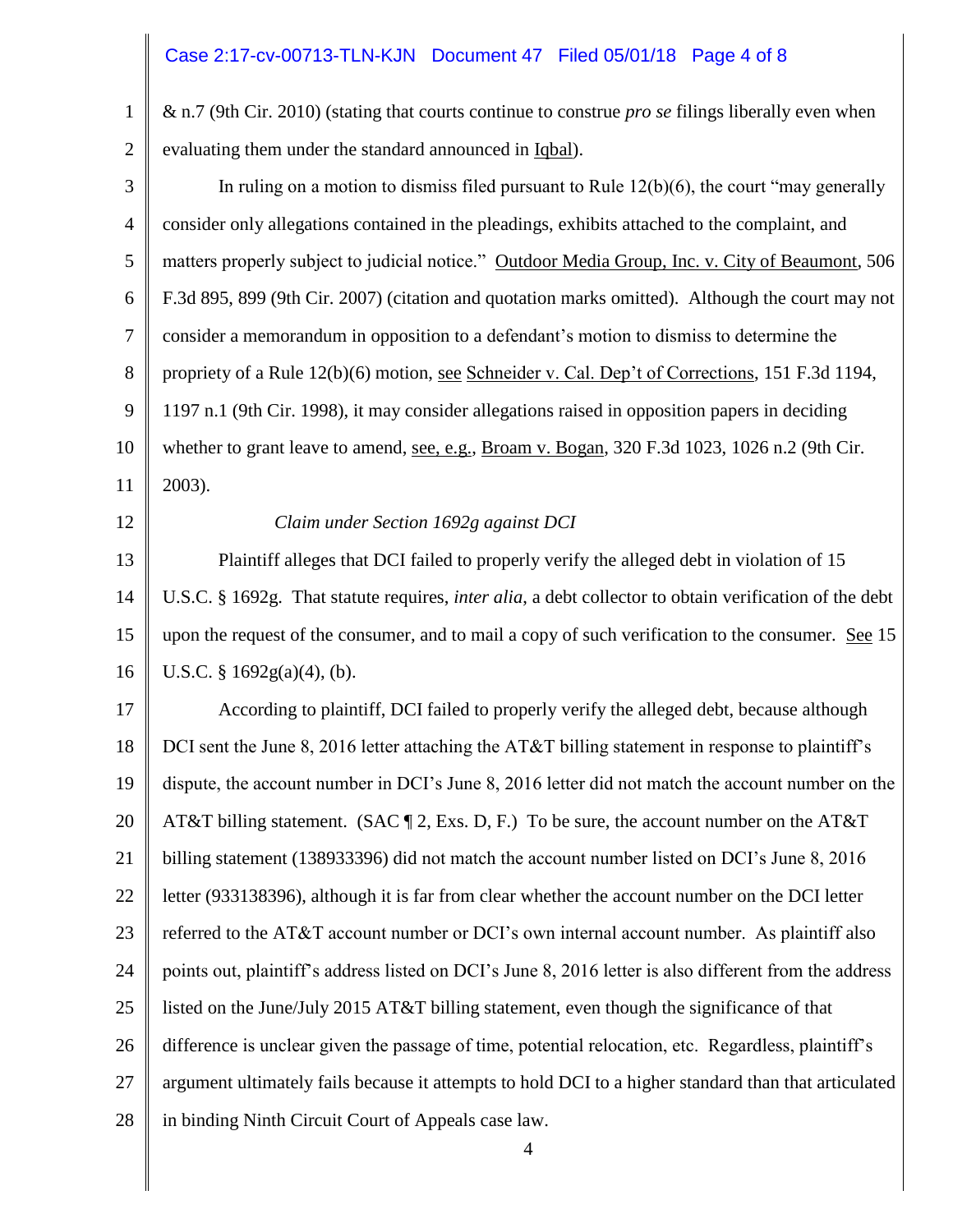|                | Case 2:17-cv-00713-TLN-KJN  Document 47  Filed 05/01/18  Page 5 of 8                                                                                                                                  |  |  |
|----------------|-------------------------------------------------------------------------------------------------------------------------------------------------------------------------------------------------------|--|--|
| $\mathbf{1}$   | As the Ninth Circuit has explained:                                                                                                                                                                   |  |  |
| $\overline{2}$ | In Mahon v. Credit Bureau of Placer County Inc., we described one                                                                                                                                     |  |  |
| 3              | way to provide proper verification: "[T]he Credit Bureau, when it<br>received the[verification] request, promptly contacted [the                                                                      |  |  |
| $\overline{4}$ | creditor's] office, verified the nature and balance of the outstanding<br>bill, learned that monthly statements had been sent from [the                                                               |  |  |
| 5              | creditor's] office to the [debtors] for over two years, and established<br>that the balance was still unpaid. The Credit Bureau then promptly                                                         |  |  |
| 6              | conveyed this information to the [debtors], along with an itemized<br>statement of the account." 171 F.3d 1197, 1203 (9th Cir.1999).                                                                  |  |  |
| 7              | Now, the Clarks urge us to hold that Mahon sets a standard below<br>which a debt collector's verification efforts must not fall. We                                                                   |  |  |
| 8              | decline to impose such a high threshold. Rather, we adopt as a<br>baseline the more reasonable standard articulated by the Fourth                                                                     |  |  |
| 9              | Circuit in <i>Chaudhry v. Gallerizzo</i> , 174 F.3d 394 (4th Cir.1999). At<br>the minimum, "verification of a debt involves nothing more than                                                         |  |  |
| 10             | the debt collector confirming in writing that the amount being<br>demanded is what the creditor is claiming is owed." Id. at 406                                                                      |  |  |
| 11             | (citing Azar v. Hayter, 874 F. Supp. 1314, 1317 (N.D. Fla.), aff'd,<br>66 F.3d 342 (11th Cir.1995)).                                                                                                  |  |  |
| 12             | Clark v. Capital Credit & Collection Services, Inc., 460 F.3d 1162, 1173 (9th Cir. 2006). Here,                                                                                                       |  |  |
| 13             | the documents attached to plaintiff's complaint show that DCI contacted AT&T and confirmed                                                                                                            |  |  |
| 14             | that the amount DCI was collecting (\$68.00) was what AT&T claimed was owed by plaintiff.                                                                                                             |  |  |
| 15             | (SAC Ex. D.) Indeed, the AT&T billing statement provided to plaintiff showed that an individual                                                                                                       |  |  |
| 16             | named Rene Ortiz purportedly owed AT&T an amount of \$68.40. (SAC, Ex. F.) Although                                                                                                                   |  |  |
| 17             | plaintiff points to potential discrepancies in addresses and account numbers, it was reasonable for                                                                                                   |  |  |
| 18             | DCI to rely on the information provided by AT&T given the matching name and amount. See                                                                                                               |  |  |
| 19             | Clark, 460 F.3d at 1174 (noting debt collectors do not have to vouch for the validity of the                                                                                                          |  |  |
| 20             | underlying debt and that the FDCPA does not impose a duty upon debt collectors to                                                                                                                     |  |  |
| 21             | independently investigate the claims presented by a creditor). Here, DCI "satisfied the                                                                                                               |  |  |
| 22             | requirement that [it] confirm with [its] client the particular amount being claimed." Id.                                                                                                             |  |  |
| 23             | Therefore, the second amended complaint fails to state a claim for violation of 15 U.S.C.                                                                                                             |  |  |
| 24             | § 1692(g) against DCI. <sup>3</sup>                                                                                                                                                                   |  |  |
| 25             |                                                                                                                                                                                                       |  |  |
| 26             | 3<br>To the extent that the second amended complaint alleges that DCI violated 15 U.S.C. § 1692g<br>by failing to provide plaintiff with a written notice pursuant to section $1692g(a)$ prior to re- |  |  |

27 | 28 reporting plaintiff's debt in January 2017 (SAC ¶ 9), that claim plainly lacks merit. The FDCPA contains no requirement that a written notice pursuant to section 1692g(a) be provided after a debt has already been validated pursuant to section 1692g(b).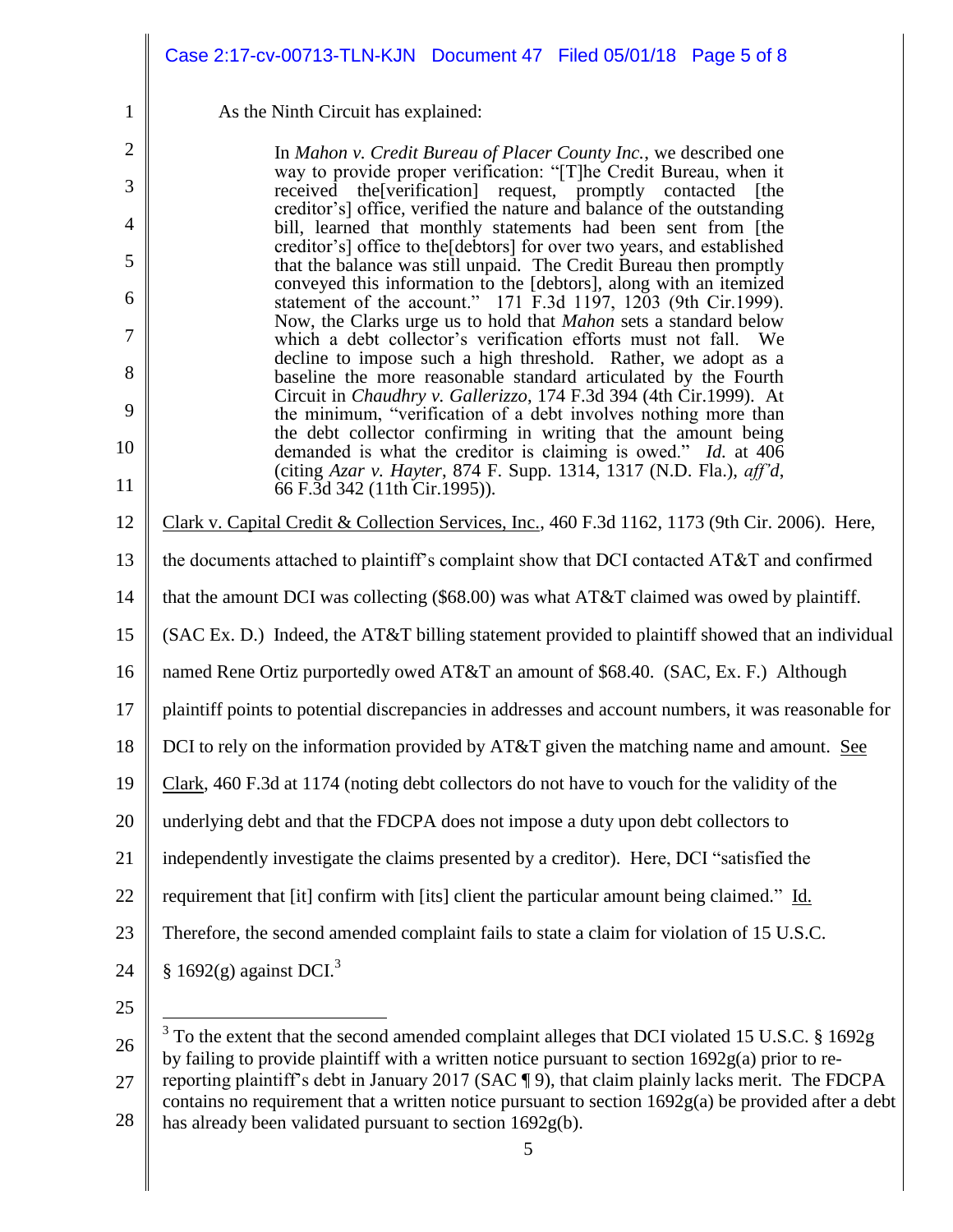# Case 2:17-cv-00713-TLN-KJN Document 47 Filed 05/01/18 Page 6 of 8

### *Claim under Section 1692e(8) against DCI*

1

| $\overline{2}$   | 15 U.S.C. § 1692e prohibits, in relevant part, a debt collector from "[c]ommunicating or               |
|------------------|--------------------------------------------------------------------------------------------------------|
| 3                | threatening to communicate to any person credit information which is known or which should be          |
| $\overline{4}$   | known to be false, including the failure to communicate that a disputed debt is disputed." 15          |
| 5                | U.S.C. § 1692e(8). In support of his claim under that statute, plaintiff alleges that DCI unlawfully   |
| 6                | re-reported the alleged AT&T debt in January 2017, because even though DCI failed to properly          |
| $\boldsymbol{7}$ | verify the debt, it nonetheless falsely reported the debt. That argument is unavailing. For the        |
| 8                | reasons discussed above, DCI properly verified the debt. Moreover, when DCI re-reported the            |
| 9                | AT&T debt in January 2017, it included a notation that "Consumer disputes this account                 |
| 10               | information" in compliance with the statute." (SAC Ex. G.) See Burdick v. Palisades Collection         |
| 11               | LLC, 2008 WL 80943, at *2 (C.D. Cal. Jan. 3, 2008) ("A defendant with actual notice that a debt        |
| 12               | is disputed violates $\S 1692e(8)$ by communicating with any third party about the debt without        |
| 13               | disclosing the disputed nature of the debt.") (emphasis added).                                        |
| 14               | Therefore, the second amended complaint also fails to state a claim for violation of 15                |
| 15               | U.S.C. § 1692e(8) against DCI.                                                                         |
| 16               | Claims against defendants Charlotte L. Zehnder and Christopher Zehnder                                 |
| 17               | Plaintiff named Charlotte Zehnder and Christopher Zehnder as defendants ostensibly                     |
| 18               | because they are alleged to be executive officers of DCI. (SAC $\P$ 1.) As an initial matter,          |
| 19               | plaintiff fails to allege sufficient facts from which the court could reasonably infer that defendants |
| 20               | Charlotte Zehnder and Christopher Zehnder were debt collectors for purposes of the FDCPA. See          |
| 21               | Schwarm v. Craighead, 552 F. Supp. 2d 1056, 1073 (E.D. Cal. 2008) (noting that "because the            |
| 22               | FDCPA imposes personal, not derivative, liability, serving as a shareholder, officer, or director of   |
| 23               | a debt collecting corporation is not, in itself, sufficient to hold an individual liable as a 'debt    |
| 24               | collector"").                                                                                          |
| 25               | Moreover, even assuming that plaintiff had adequately alleged that defendants Charlotte                |
| 26               | Zehnder and Christopher Zehnder were debt collectors under the FDCPA, plaintiff's claims               |
| 27               | against those defendants would fail for the same reasons discussed above with respect to               |
| 28               | plaintiff's claims against DCI.                                                                        |

6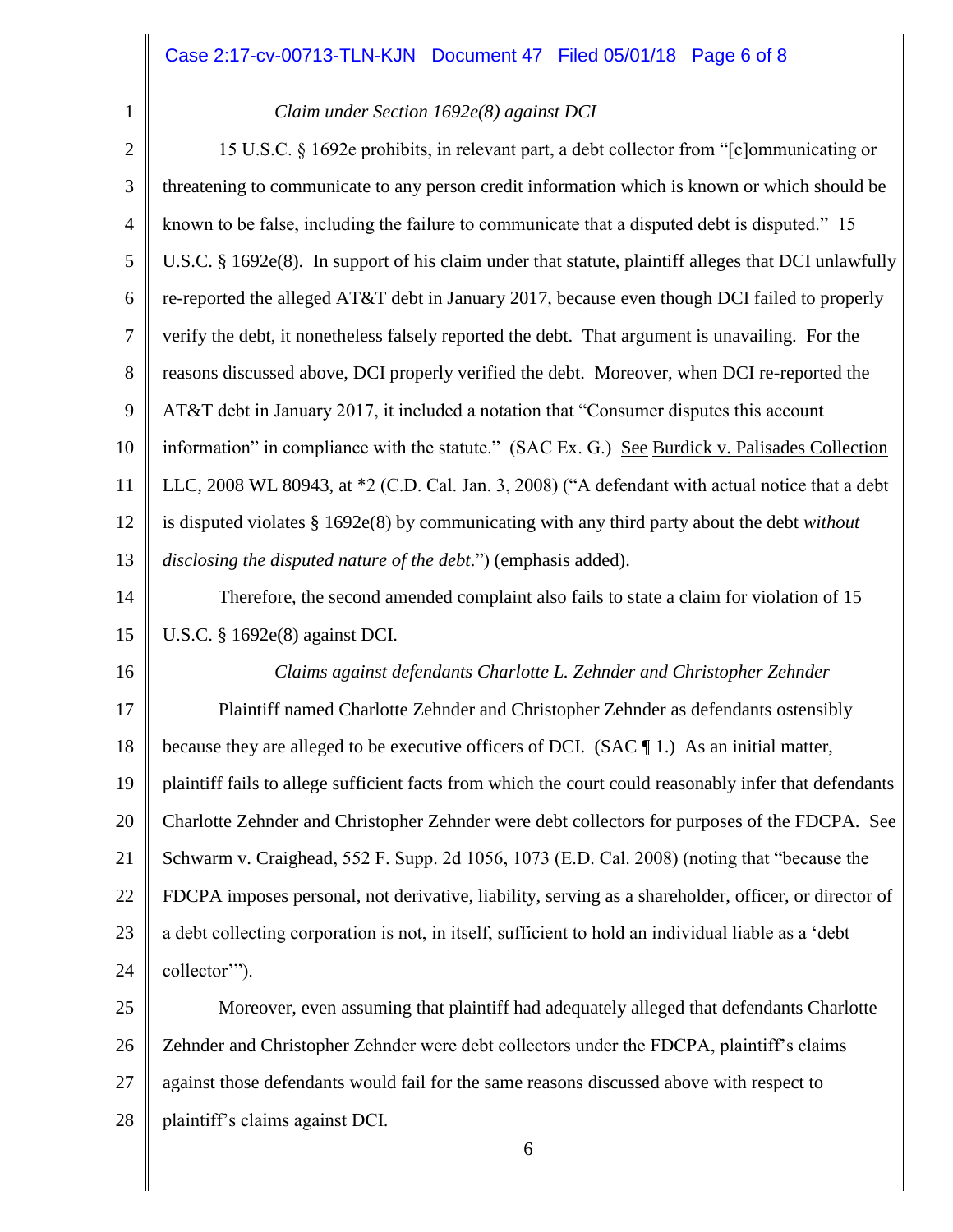### Case 2:17-cv-00713-TLN-KJN Document 47 Filed 05/01/18 Page 7 of 8

#### *Whether Further Leave to Amend Should be Granted*

2 3 4 5 6 7 Ordinarily, the court, consistent with applicable law, liberally grants leave to amend if it appears possible that a plaintiff, and especially a *pro se* plaintiff, could amend to state a potentially cognizable claim. However, in this case, plaintiff has already previously been provided with notice regarding federal pleading requirements and an opportunity to amend. (See ECF Nos. 11, 26.) Additionally, the nature of plaintiff's claims here, as discussed above, does not suggest that they could be cured in a third amended complaint.

8 9 10 11 12 13 14 In his opposition brief, plaintiff for the first time alleges that DCI violated 15 U.S.C. § 1692g by failing to provide a written notice pursuant to 15 U.S.C. § 1692g(a) with respect to DCI's *initial reporting* of the AT&T debt in *January 2016*. Even if the court were inclined to entertain a newly-raised claim at this late juncture, such a claim lacks merit. DCI, with its reply brief and in response to plaintiff's new contention in his opposition brief, provided a copy of a January 25, 2016 letter that DCI sent to plaintiff, which plainly complies with the notice requirements of 15 U.S.C.  $\S$  1692g(a). (See ECF No. 41, Ex. A.)

15 16 Consequently, the court concludes that granting further leave to amend would be futile. See Cahill v. Liberty Mut. Ins. Co., 80 F.3d 336, 339 (9th Cir. 1996).

#### Motion for Default Judgment

18 19 20 21 22 23 24 25 26 The court recommends that plaintiff's motion for default judgment against defendants Charlotte Zehnder and Christopher Zehnder be denied for three reasons. First, the Clerk of Court has not entered the default of those defendants, a prerequisite to filing a motion for default judgment. Second, defendants Charlotte Zehnder and Christopher Zehnder have appeared in the action and joined in DCI's motion to dismiss. Third, for the reasons outlined above, the court recommends dismissal of plaintiff's claims against all defendants pursuant to Federal Rule of Civil Procedure  $12(b)(6)$ . As such, the court also finds that plaintiff cannot show that his claims are sufficiently pled and have merit for purposes of obtaining a default judgment. See Eitel v. McCool, 782 F.2d 1470, 1471-72 (9th Cir. 1986).

27 ////

17

1

28 ////